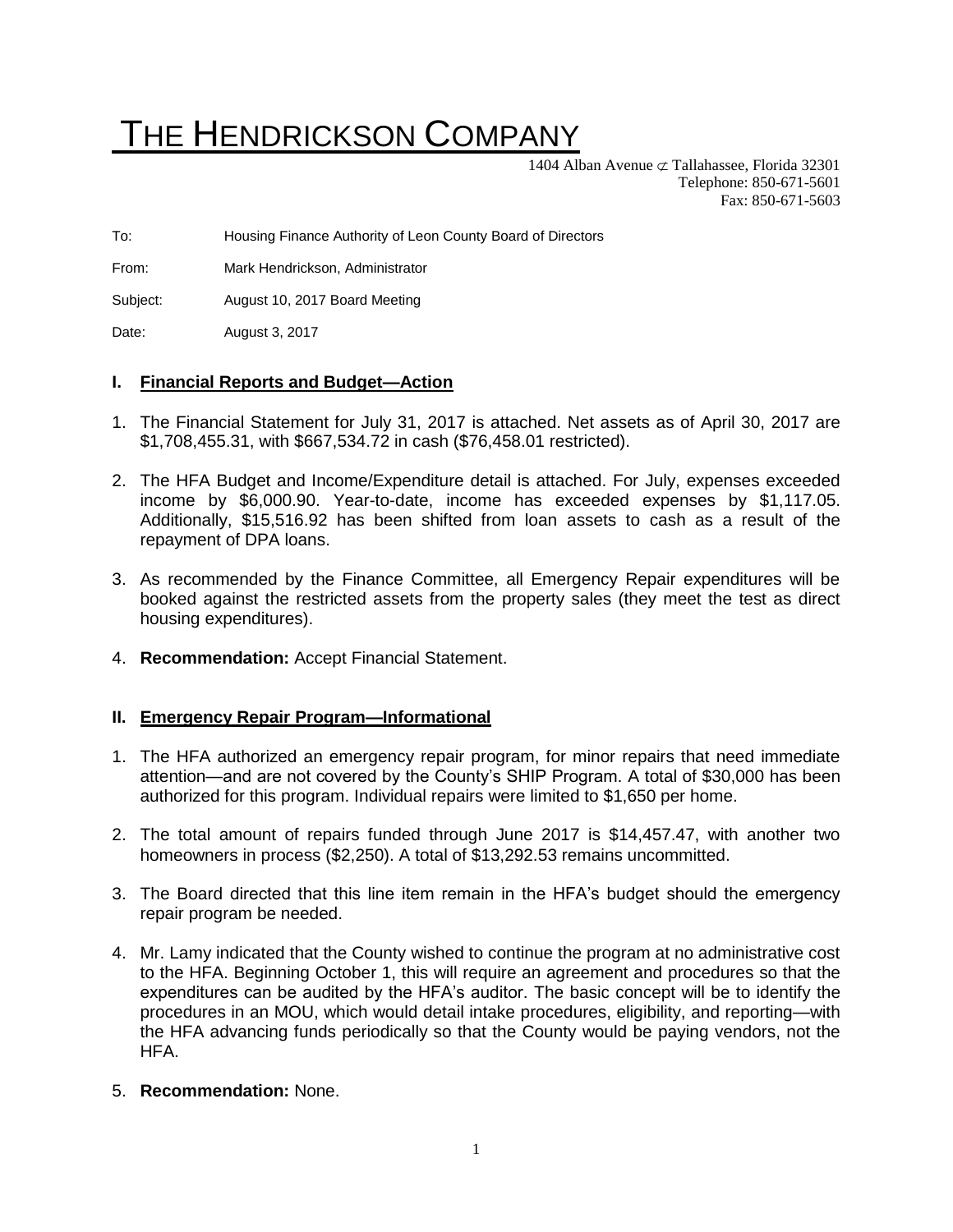### **III. Real Estate—Informational**

- 1. The Real Estate Division is responsible for selling surplus properties designated for affordable housing, with proceeds of the sale coming to the HFA.
- 2. At the request of the Real Estate Division, the HFA prioritized the properties (to avoid spending more money obtaining clear title than the property's value). Ms. McGhin has been asked to evaluate potential price reductions to induce sales.
- 3. Mitzi McGhin reports (no change for five months):
	- 114 Osceola Street: Sold 8-29-16 for \$34,100, with net revenue to the HFA of \$32,577.
	- 723 Frankie Lane Drive: Sold 12-1-16 for \$12,000, with net revenue to the HFA of \$11,300.
	- 278 Oakview Drive: Sold 1-5-17 for \$27,300, with net revenue to the HFA of \$26,525.
	- 2109 Holton Street: Sold 2-15-17 for \$6,500, with net revenue to the HFA of \$4,800.
	- Calloway Street Lot: Sold 3-30-17 for \$5,900, with net revenue to the HFA of \$5,200.
	- For sale signs placed on properties in Crown Ridge, with appraisals due December 2. Several inquiries have been received, but no interest shown after being given sales price.
- 4. Therefore, the total revenues to the HFA are \$80,402.
- 5. This month, Ms. McGhin reports:. *We are going to piggy back off the City Real Estate Services contract with local vendor adopted last week to place the affordable housing properties on MLS. No change in property sales. Thank you, Mitzi*

#### 6. **Recommendation**: None.

#### . **IV. Future Role of HFA—Action**

- 1. On February 7, the BOCC passed amendments to the HFA's Ordinance, and an accompanying Resolution, that grant significant independence to the HFA.
- 2. The Finance Committee chaired by Mr. Gay met to begin planning for the transition. The Action Plan for transition was approved by the HFA in April.
- 3. A revised contract with The Hendrickson Company to act as Administrator/Financial Advisor was approved in May.
- 4. Chairman Rogers, Mr. Hendrickson, Mr. Lamy and Ms. Barnes met on August 2 to discuss the ongoing relationship between the County and the HFA. The meeting was highly productive, with most outstanding issues resolved. The County will draft an MOU for HFA consideration in September, which will detail various items, including the Emergency Repair Program, record retention, mailing address, and website issues.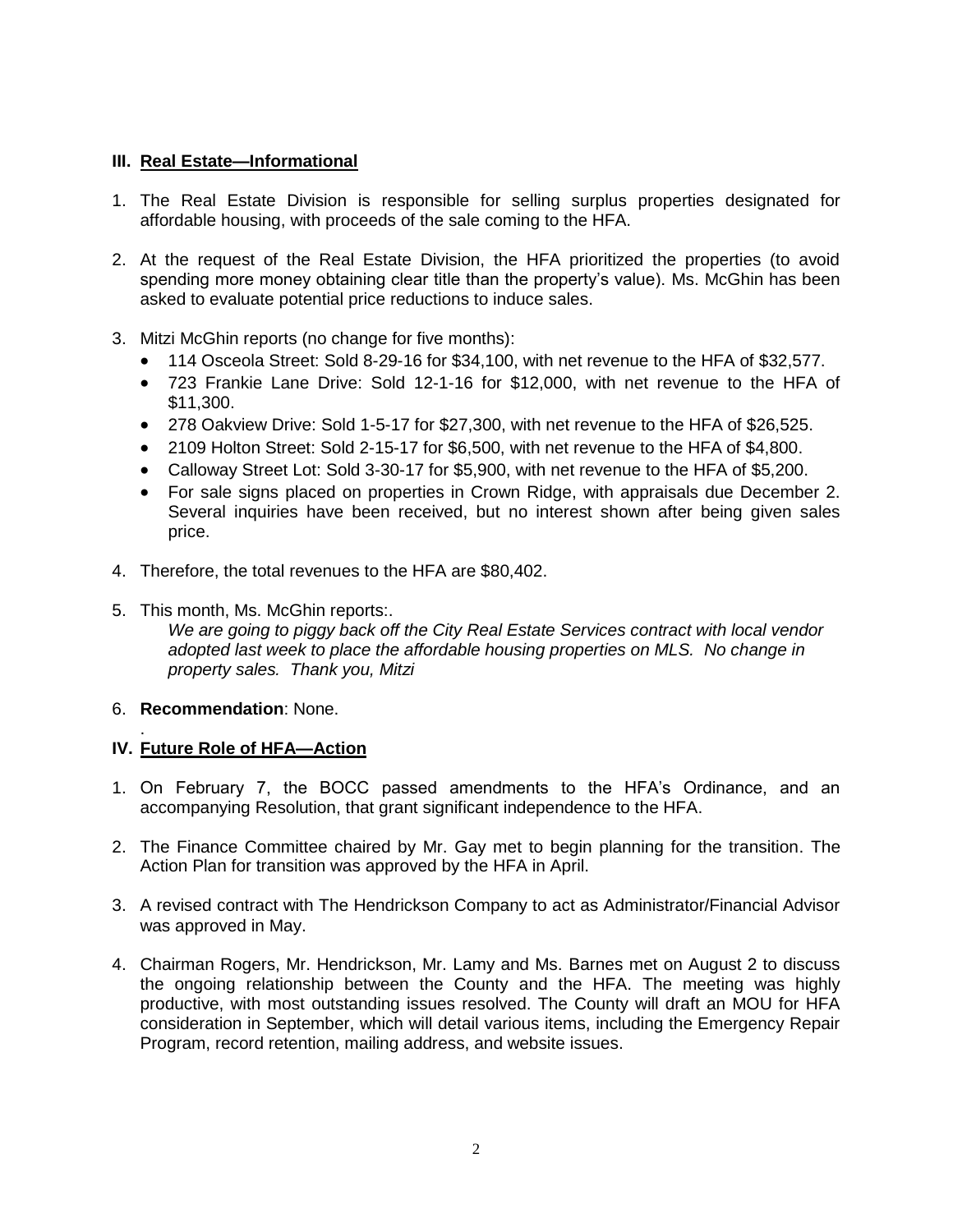- 5. Upon recommendation of HFA Counsel, an RFQ for checking account services was issued. Six responses were received, from the following banks: Capital City, Centennial, Hancock, Prime Meridian, Regions, and Tallahassee State. The Finance Committee met on August 3 and determined/recommended:
	- All six banks met basic threshold requirements in their response
	- Centennial and Prime Meridian did not have branch offices located near the County offices or the Administrator's office
	- Of the remaining banks, Tallahassee State charged fees for basic checking services, which were to be offset by an interest rate payment. The Committee found this to be overly complex to determine balances needed to avoid ongoing fees.
	- Of the three remaining banks, all were deemed to have adequate services, locations, and fees (Capital City, Hancock and Regions).
	- Capital City Bank is an active participant in the Escambia-Leon single family program, which serves Leon County residents and generates income for the HFA
	- The Committee voted to recommend that the Board select Capital City Bank for checking account services.
- 6. A general summary of the Action Plan:
	- HFA to adopt its own budget in September
	- HFA to establish checking account and investment account with SBA Prime Fund, for transfer of funds and responsibilities on October 1
	- Accounting system using QuickBooks online to be established
	- Proper financial controls to be established, using combination of Mr. Gay, the Administrator, and the Board
	- General administrative duties and developer/citizen inquiries to be handled by the Administrator
	- General Counsel and the Administrator to develop proposed procurement and travel policies
	- Auditor to be hired in time to audit FY 17-18 HFA financials. RFQ to be designed after consultation with County on proper format for coordination with County audit.
	- "Evergreen" calendar to be established for action to make sure all functions performed when required
	- Need to establish HFA mailing address and system for retention of public records (and establish custodian of those records)
	- Finance Committee to meet again to evaluate all implementation recommendations
- 7. Some initial information on implementation:
	- County Attorney advises that they cannot serve as mailing address/public records custodian for the HFA because they are not HFA counsel
	- County will draft MOU
	- Emergency Repair Program to be administered by the County at no cost. MOU will establish intake procedures, eligibility, and payment systems.
	- HFA to maintain current mailing address of 918 Railroad Avenue
	- HFA records to be kept at County office. County researching best method for ongoing record retention in conformance with State law and County policy.
	- County will maintain HFA website on County system, with meeting notices and posting of meeting materials to be handled by the Administrator.
- 8. **Recommendation**: Consider selection of Capital City Bank for checking account services.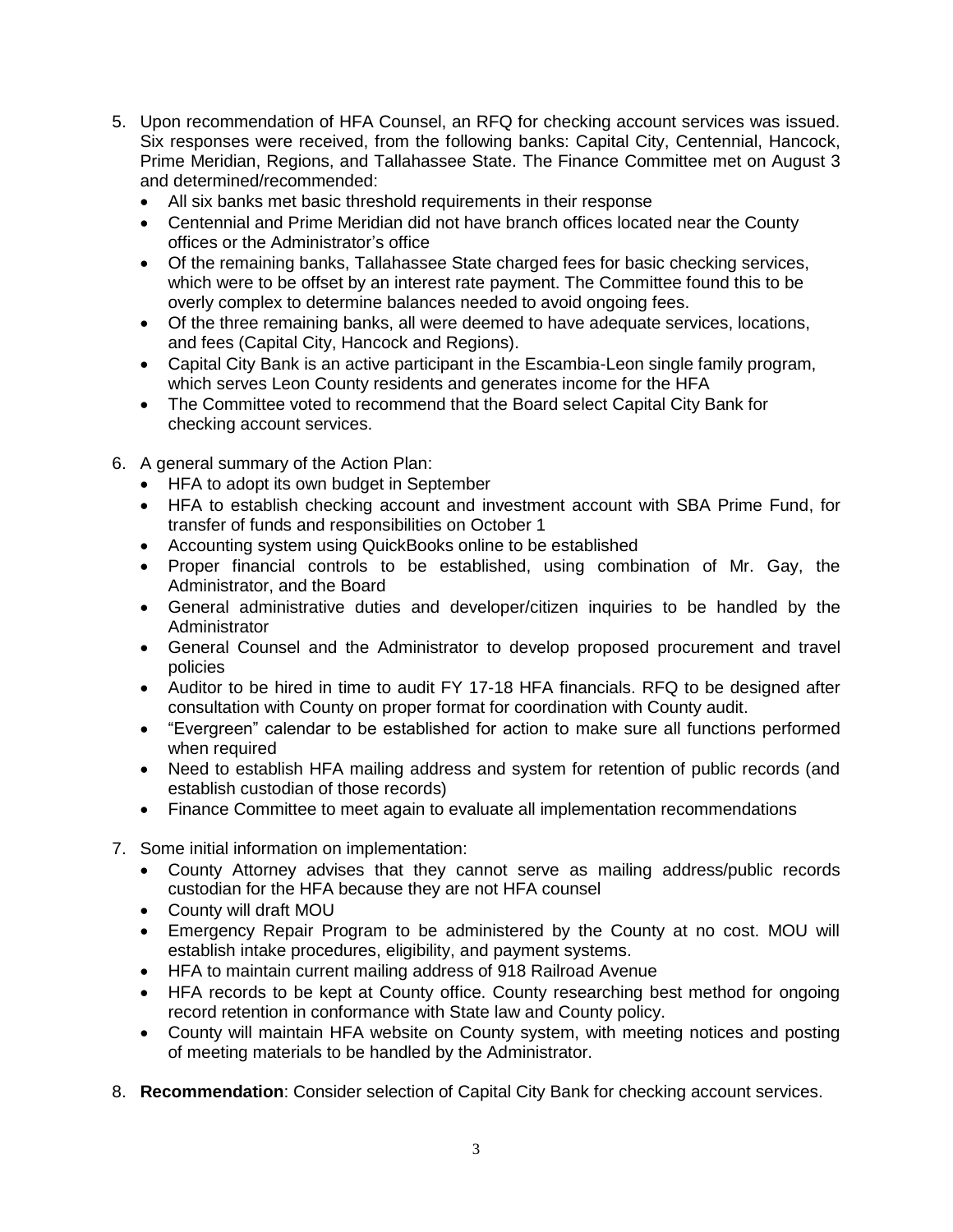# **V. Legal Update—Action**

- 1. The Board asked Ms. Whitehurst and Mr. Hendrickson to review the bylaws for any changes required by the transition, and to prepare bylaw amendments, including the creation of a Board Officer position of Treasurer.
- 2. Counsel has completed the proposed revisions (attached). Counsel advises that the existing by-laws were so-outdated and failed to address so many required areas that production of a "redlined' document was not possible. The proposed by-laws are a total redraft, not an edit of the exiting document.
- 3. The Administrator recommends that the proposed by-laws add a provision under the Quorum and Voting area (Section 4), that "illness" be specifically recognized as an extraordinary circumstance that warranted Board member participation by telephone (consistent with the Florida Sunshine Manual), and to change all references to the Leon County Housing Finance Authority to the "Housing Finance Authority of Leon County".
- 4. **Recommendation**: Approve proposed By-Laws, with revisions noted above and any other revision approved by the Board.

# **VI. Multi-Family Bond and Local Government Contribution Applications—Action**

- 1. The Board requested that the Administrator draft proposed revised Multi-Family Bond and Local Government Contribution applications (Local Government Support Application and NOFA attached). The Bond application and NOFA will be brought to the September meeting.
- 2. From a policy perspective, the Local Government Support Application and NOFA remain unchanged. remain unchanged, except that the NOFA has a proposed change to reflect methods to deal with developers involved with fraud and other negative legal issues. The Hillsborough County Attorney is drafting language to deal with this issue, for potential use by any local HFA.
- 3. **Recommendation**: Approve proposed Local Government Support NOFA and Application.